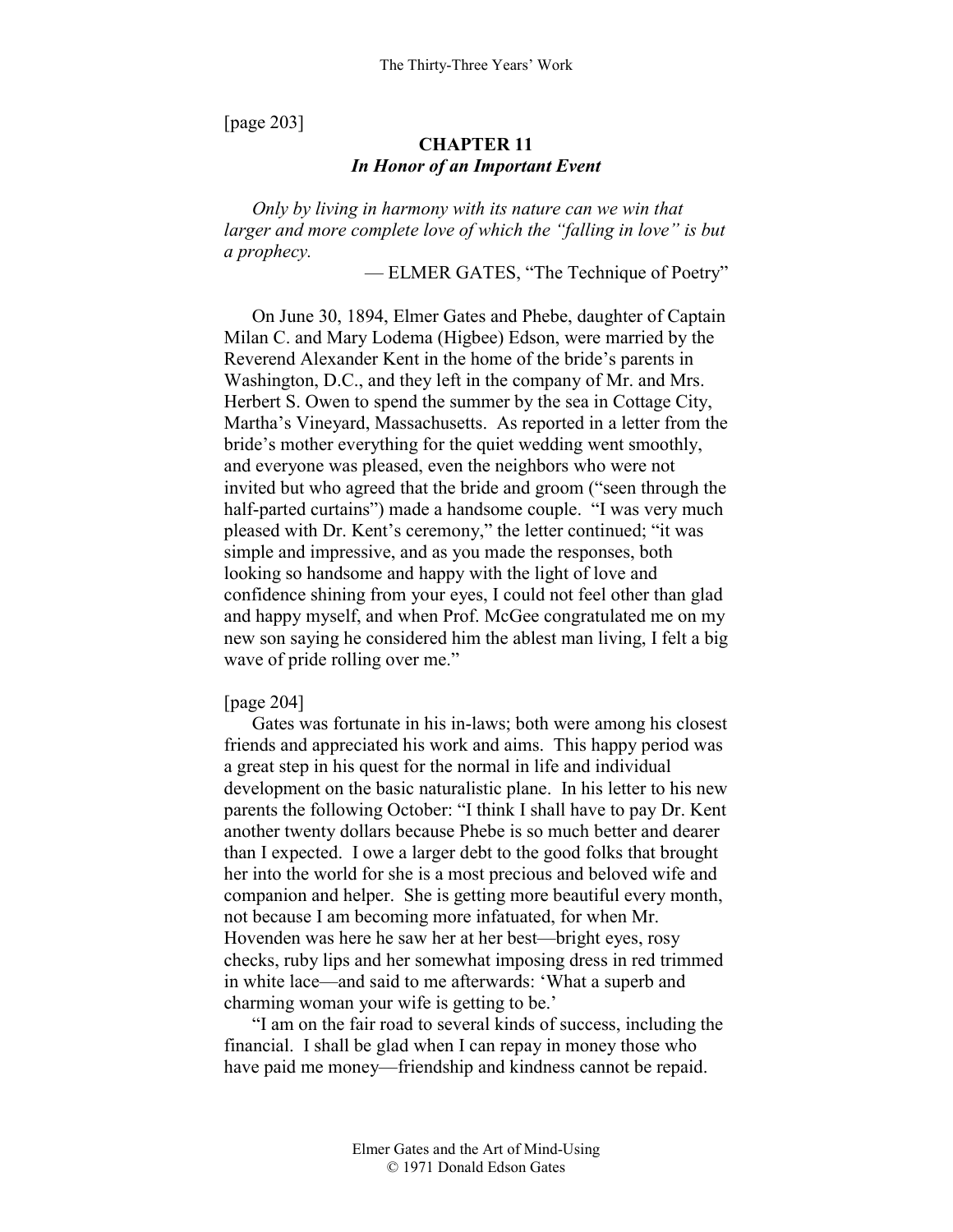They left Cottage City September 9, after enjoying the summer in "the cool and quiet of the lovely old place where they were so happy and did such good work." They went across the bay to New Bedford-with an exciting but not serious collision in the fog-by rail to Fall River, and then took the steamer, Puritan on a lovely moonlit night to New York City. They had breakfast there, at Delmonico's of course, followed by a carriage ride through Central Park and along Riverside Drive. "What a wonderful city and what a narrow way is Broadway," wrote the bride. Then they went to Philadelphia, where they were met by Mr. and Mrs. Owen, who had found for them a large furnished house on Locust Avenue in residential Germantown. The outbuildings on the ample grounds were to be remodeled into temporary laboratories, to make the apparatus and instruments for the Mind Art Institute, until a permanent site was selected. The Owens stayed with the new couple a few weeks and started them off in housekeeping. "They are the kindest and best of

## [page 205]

people," wrote Phebe; and Gates agreed, writing that Mr. Owen was one "of the best men I have known; I do not allude to his kindness to me, but to his qualities morally." But the Owens were soon sent away for fear they would disturb Gates' mentation, and so he could continue his work free of all interruptions. Even his address was secret, his mail being sent in care of Owen for forwarding. Hovenden, who called once, agreed not to come again, as he understood the necessity for seclusion. He did, however, introduce the couple to many of the leading people of Philadelphia.

In a letter to her mother, Phebe wrote from her new home what every bride dreams: "My Elmer is so good to me and so loving and thoughtful. He is just the dearest boy that ever lived and I love him more and more every day. I am so happy and well, and the world looks very beautiful to me now. I am very contented and indeed have much to make me so. I am fortunate to have such a devoted husband."

Gates described his laboratory and equipment in a letter in October to his "parents Milan and Dema," and went on to say that able men attended to his purchases, especially instruments; that two machinists, a carpenter and a workman, "will be dismissed in a few days, so I will have my little laboratories to myself. . . . Phebe can operate my chemical balance and weigh to the tenth of a milligram, and is very careful and accurate. I intend to teach her photography, have purchased a very fine camera and outfit.

"The running expenses for the laboratory are about \$250 per month and up, not including labor and purchases. Owen has made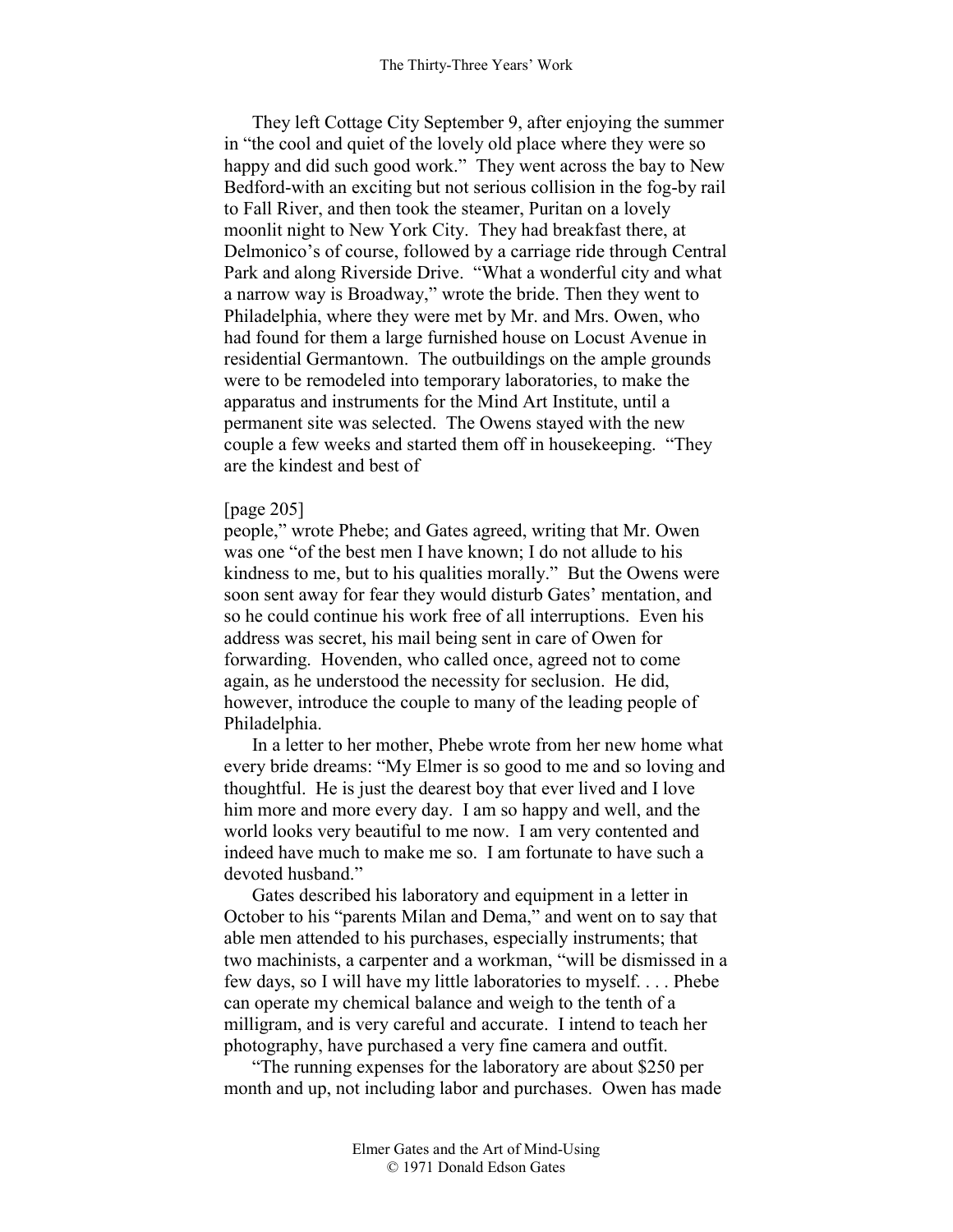all this possible; has given his whole time and attention to my affairs since I married, and Mrs. Owen has done everything in her power. They spent much time and money hunting us a place here, visiting every locality in the City for a radius of 15 miles.

"The discoveries at Cottage City have given me a broader and still more practical view of the Mind-art and recent ones have put the finishing touches on it.

## [page 206]

"I gained 15 pounds at Cottage City, weighed just 200 before leaving; Phebe gained about the same. You should have seen her wading in the surf hunting seaweed; it made her completely well. I shall devote my whole time and thought to my work this winter. I have splendid opportunities. Phebe runs the house, you would be surprised to know how well!"

In an interesting letter from Phebe to her parents in February 1895, there are fifty pages of photographs that she and her husband took of their home, laboratory, equipment, and each other. Some of these show the charming old house and grounds with the long grape arbor leading from the house back to the laboratory, the queer and fancy furniture of that period, and the even quainter clothes with which women were burdened if not decorated.

"March 28, 1895, 10:12 A.M.: Little Elmer, Jr.! What more need I say." So the firstborn was noted in Gates' diary, named Elmer Hovenden after his great friend the artist. Not in the sterile seclusion of the modern hospital was the baby delivered, but at home, with the happy mother holding her husband's hand. And the proud father did need to say more: in his diary is a poem on "Our Baby" that portrays the normal enthusiasm of a new parent.

Three more children were born Phebe, Donald, and Roger. The father wrote: "If children are a test of the wisdom of marriage, then ours are proof, because I could not desire better ones." He loved and enjoyed his family life to the fullest. "I do not think I could preserve my health and anabolism without the influence of those I love. It is a rest and close communion with the natural life underlying biologic phenomena to love and be loved."

A kind and indulgent father securing strict obedience by considerate and well-ordered discipline, he was the beloved and respected head of the family; and to the delight of the children, was a walking encyclopedia and dictionary. The children received some special psychologic training in their early years, especially the firstborn, and were occasionally used as test subjects. They did not receive instruction in the Mind Art "not for my children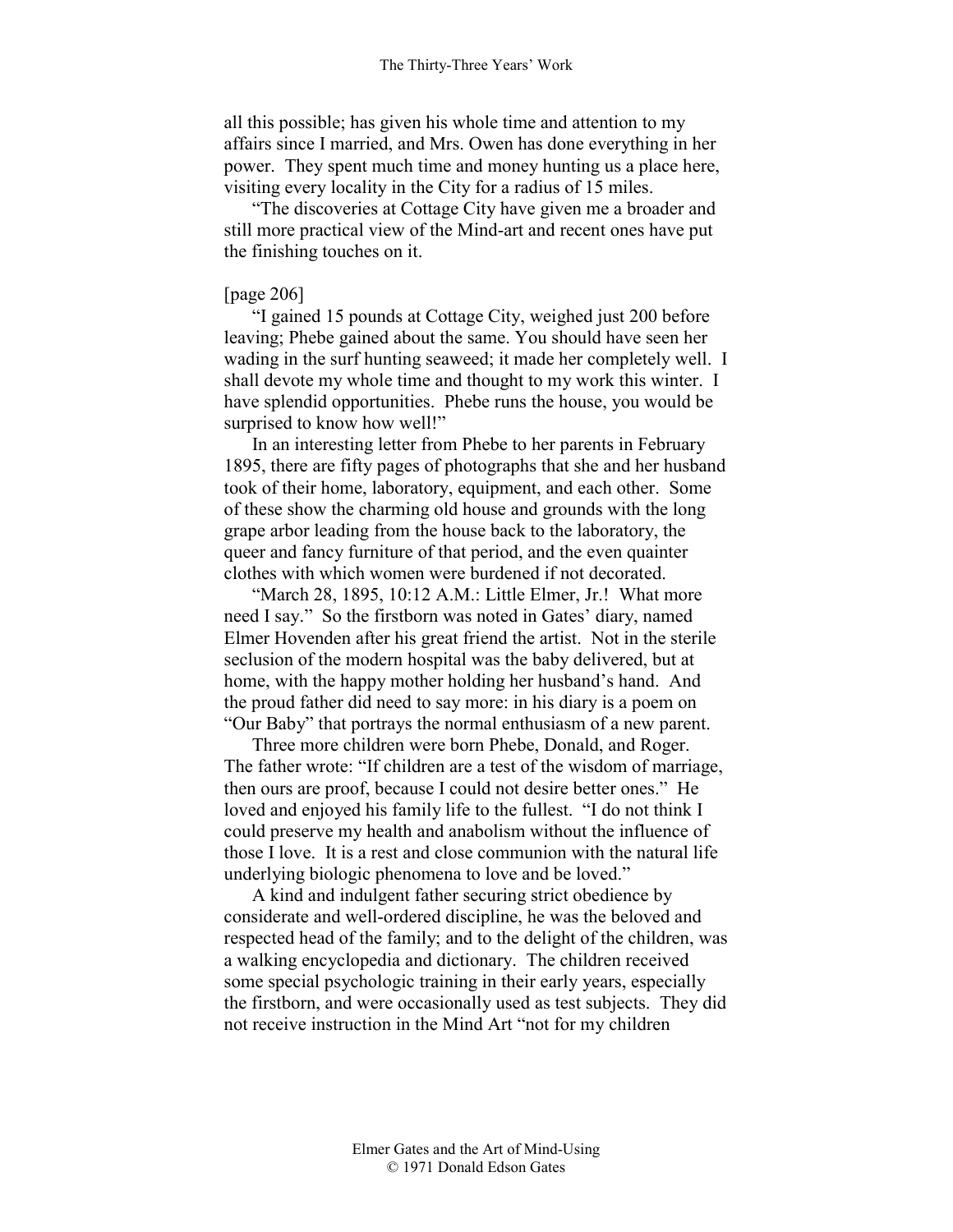## [page 207]

alone until the art is perfected and available to all children," Gates said in his diary. Healthy, active, happy children, they had received their parent's greatest blessing "to be well born is what the present generation owes to the coming one."

Many illustrated articles appeared in the press describing some aspects of the training given the children. "How a Psychologist Trains His Babies by Scientific Rules" ran one headline, while a syndicated article featured the following sub-headings: "Queerest Baby Training Ever, Queer Games Played with Scientific Toys, Calisthenics of the Senses, Mind and Body Perfection by Machinery." More amusing than accurate, no doubt. One part of the infantile curriculum was a special training of the senses by discriminating differences in stimuli and making some action or conation to indicate it. Replying in 1897 to his friend Dr. Harris, U.S. Commissioner of Education, who from reading a short article or interview objected to what he feared was "overcultivation" of the senses, Gates pointed out that to get correct images of objects it was necessary to get correct sensations from them, and that all the different kinds of typical sensations should be obtained that each class of objects can give.

A period of 5 minutes per week during the first year (after age 5 months), 3 minutes per week the second year, and 10 minutes per week the third year is sufficient to give a child all the sensationmemories; and it will be play for which the child hungers and has ontogenetic fitness. He never examined a child of 5 years who could not distinguish at least 20,000 color differences, Gates continued. The color differences could be learned with far less effort and time if properly taught, and more easily remembered because of taxonomic unity. To teach them in irregular order, ataxic jumbles, would be wrong; to keep on teaching after they were learned, or too late in the child's life, or spend more time than necessary would be wrong.

The temperature-senses of heat and cold can be given in five 4 minute lessons; the touches in ten 6-minute lessons; the muscularmotion memories in 3-minute lemons daily for three months; tastememories in twenty 5-minute lessons; smell of typical

## [page 208]

classes of objects in thirty 5-minute lessons. Sounds require nearly as much time as colors. That is, 20 hours for colors, 18 for sounds, 3 for smells, 2 for tastes, 8 for muscle-memories, 1 for touches, and 30 minutes for temperature, would be minimal for a pupil of average capacity—about 52 hours the first three years—but it requires special apparatus and skilled teachers. Instead of allowing the child to have a few dozen of the same type of sensations a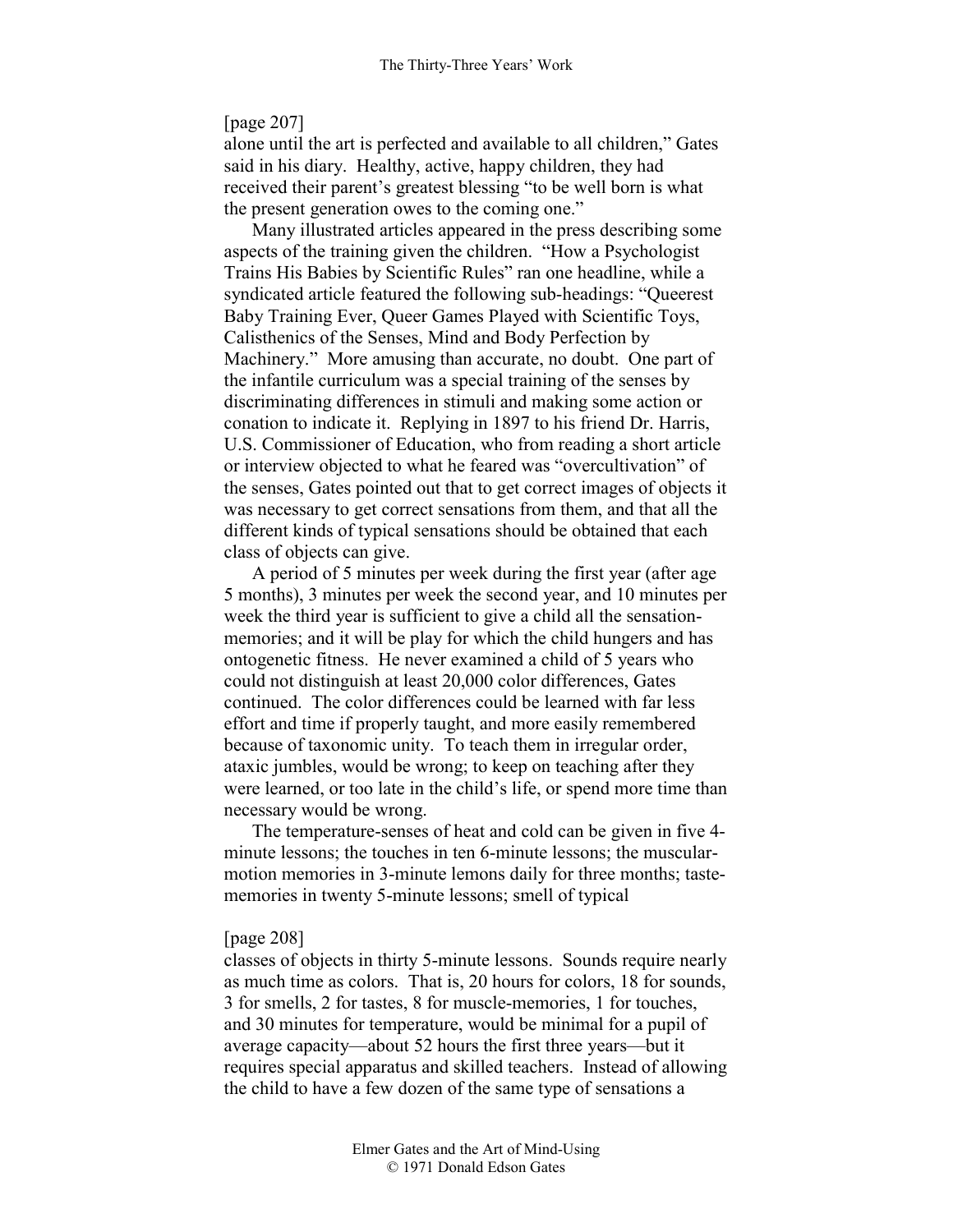thousand times and over, this method shows all sensations in connected natural groups. Gates records that he examined textbooks, kindergarten methods, and children's minds with very great care and found that not more than 15 percent of the fundamental sensations and images of a concept had been enregistered.

According to a note on the back of a photograph, Elmer, Jr., when 1 year old could discriminate 68 shapes; at 16 months he used correctly 368 words.

One of the series of toys and educational devices for the infantile mind embodying the principles evolved by his researches and tested with his children was the "Geometric Image-Training Box & Blocks" (U.S. Patent 741,903; 1903). This toy calls into activity the play instinct and directs its imaging, conceptuating, and ideating functions to discriminate between different images and give evidence by a voluntary act of putting various-shaped blocks through matching holes in the box lid. It will be recognized as the device that has come into wide-spread use for psychologic tests.

In January of 1895, Gates entered in his diary. "Let me once again forget the selfish struggle for money, but struggle to make the race better and good will come to me. Let me seek knowledge and work for the real betterment of others and I will be provided for. I dropped the clue last August when I took up the idea of inventions." During most of his life this was true, but the financial problem was never solved, was even then pressing. Whatever arrangement Owen had made was temporary, and his trips to New York and Canada were not successful in raising further money. In March he offered five hundred dollars for a

## [page 209]

one-third interest in an electrical sterilized-milk process of Gates' and thereafter his importance declined, but he remained always a helpful friend. He was enthusiastic about possibilities of the Mind Art ' and once during the summer at Martha's Vineyard he even joined Gates and his wife in sitting in quiescence to enable Gates to test the different mentation resulting from the presence of another mentator to whom he was not accustomed.

Those many friends! Always helpful in time of need, willing to spend time and money. Many invested savings in some invention, seldom complaining if there were no returns, aware of the opportunity and responsibility of aiding genius. Fitting is the expression that a man is the product of his times—too far ahead in his work for large endowments from the great fortunes or foundations of the day, but ever close to the small circle of appreciative friends. In an article published in *Success* magazine,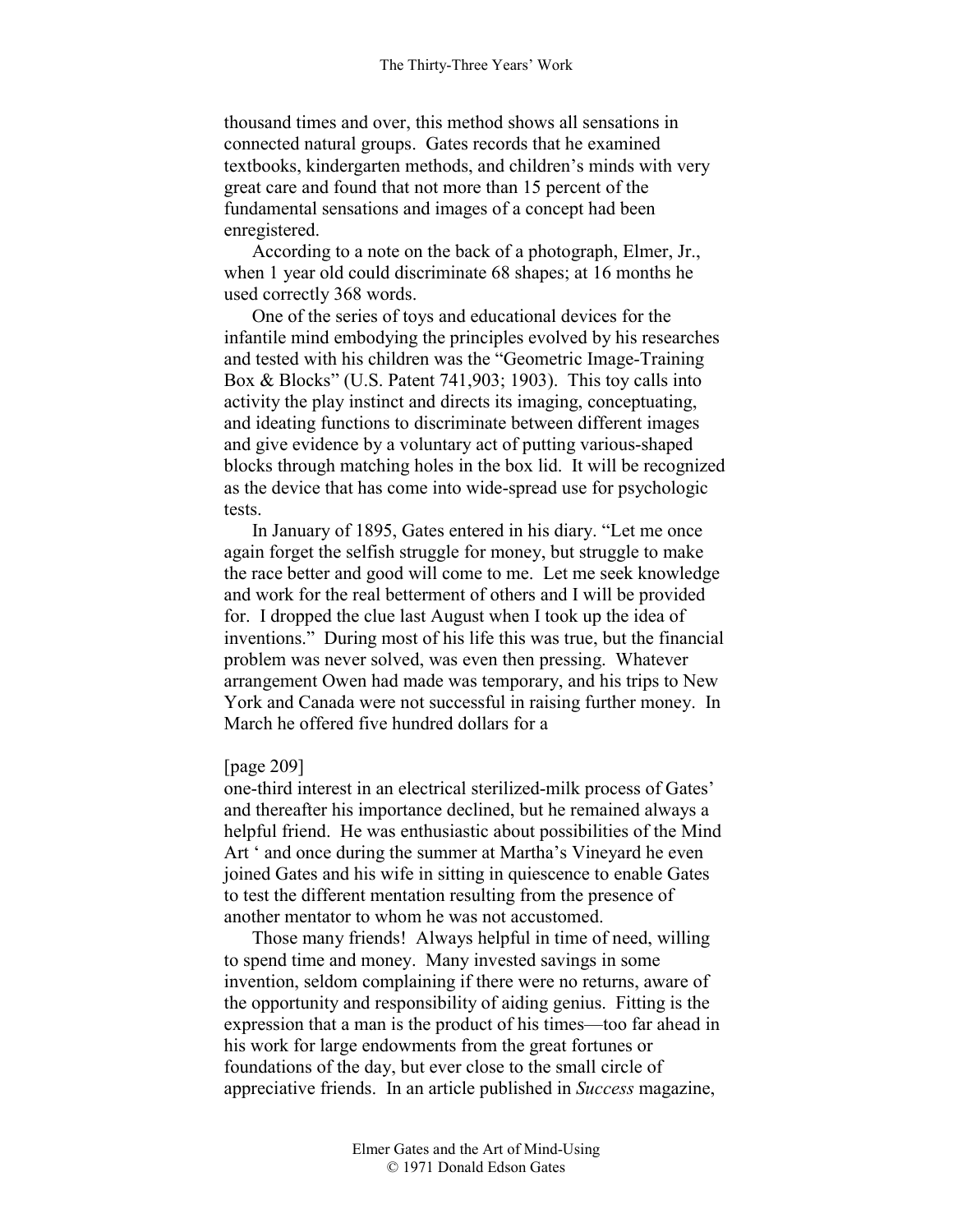May 1900, "We Can Increase Our Mental Powers," the editor, his friend 0. S. Marden, asked him to include the elements of his success. Of the seven enumerated, one was: "the aid and confidence of friends. As far as I have been able to judge, no success involving public consideration can come except through the intermediation of friends. At critical periods of my life, strong and true friends always came to my assistance."

In a letter to Clifford Howard, Gates wrote: "To get in sympathetic touch with the mind of one, reveals more clearly to me my own mind. It is in the mind of a person, including my own mind, that I come into contact with the greatest wonder and mystery, Consciousness. To get better acquainted with it is a goal that transcends all other achievements. . . . Only when some one lets his mind blend in sympathetic imitation of my own ideas and ideals do I feel properly understood. It is not necessary that we believe the same things or have the same kind and degree of scientific knowledge, but be on terms of intimate and friendly sympathy and still more needful we feel for each other the warmth of personal affection. Then it is that I am really living my rightful life. The love of a friend is in itself a transcendent satisfaction; we are not even satisfied with the

### [page 210]

love of the opposite sex unless it contain this comradeship-love, this high feeling of friendship."

One enterprise that seemed to have all the elements of commercial success was his electric loom and weaving inventions developed and tested at his Germantown laboratories, but they were interesting to him only as a test of the Mind Art. Once during a lecture Gates was told that if he were to apply his art to a subject with which he had had no previous acquaintance, it would probably not be successful. He selected weaving as such a subject. "Now the first step in the art of mentation requires the careful learning of all scientific and practical details," he wrote; "consequently my interrogator had his objection answered in the nature of the method. I secured letters of introduction to practical weavers and loom makers, and with the aid of several assistants made a systematic search of the technical literature. By actual observation of looms and methods of weaving I built over my brain with reference to that subject; acquiring all the images, concepts, ideas, and thoughts that six weeks' continuous effort made possible. This systematic method put into my mind a greater number of actual data than possessed by those who had devoted their lives to the subject, because practical men are specialists. A man is a silk weaver, or designer, or attends a certain class of work in loom building, or preparing cloth, or to spinning or carding, and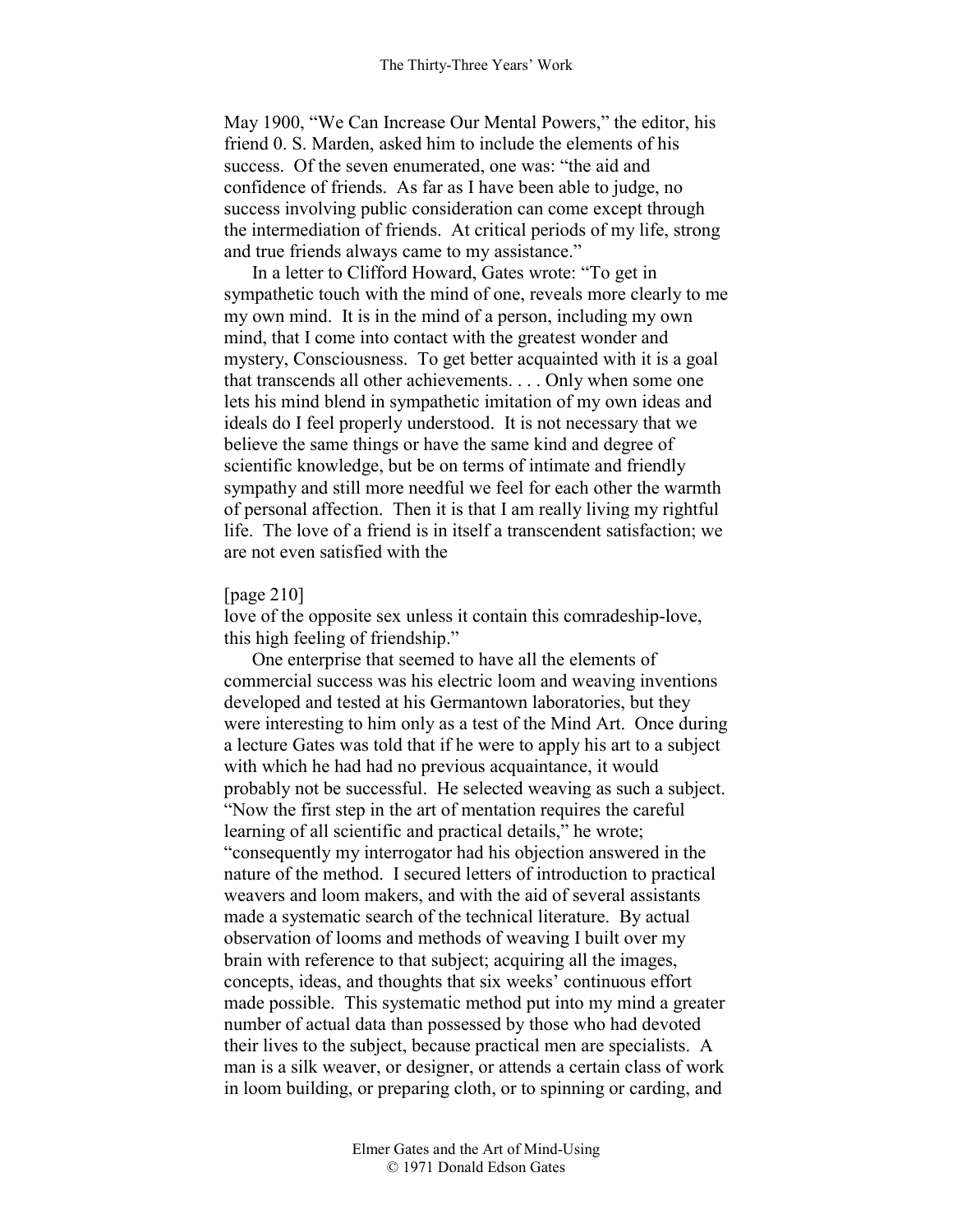thus is not a master of the whole subject and cannot do generalized thinking.

"An important point in the art of mentation is that the speed of the intellective functions can be increased at least ten times. Another is that the process of acquisition eliminates false data; a single false hypothesis or theory will mislead and vitiate all mental processes." Having applied to these data the principles of the Mind Art, within three weeks Gates had made twenty-two inventions (later increased to forty-two) of an electrical method of weaving and manufacturing textiles. The four fundamental methods, patented in the chief weaving countries, were on electrically-operated shedding-mechanisms, jacquard-mechanisms, reeds, and shuttle-motions (U.S. Patents 565,446-49, inclusive).

#### [page 211]

These methods permitted the transformation of the old, slow, cumbersome and noisy loom into the modern high-speed machine, introducing the flexibility of electrical control. Although their newness was met by an early objection that the "operators would not be intelligent enough to manage it," these inventions were well appreciated and seemed ripe for commercial success.

"I am very sanguine about your loom and feel that it will work wonders," wrote Professor Miller, principal of the School of Industrial Art in Philadelphia. Professor Dolbear wrote: "I anticipate for your loom-well, I don't dare say how much. . . . It will yield great results. I have been mulling on this problem for some years but have made nothing."

But the inventor as usual did not want to be tied up in development and business. In April he agreed to assign a twothirds interest in the loom for money for models to try out the inventions, with an option to buy it back in August. On August 27 his diary recorded that he received twenty-five hundred dollars from T. C. Search to repay this advance; and with great relief he could then drop the loom.

The year at Germantown was a busy one in many ways. Gates' most successful lecture before his largest audience on "Psychology and the Mind Art" was considered outstanding by the local press. The press reported the largest of any of the Educational Club's audiences and stated that it included some of the best-known educators in or near the city. "Among the most interesting of the scientific men of Philadelphia is Elmer Gates," the report continued. "His researches have been so novel and their results so startling that in a few years he has sprung to the front of original investigators, being ranked by some of the officials of the Smithsonian as among the greatest scientists of the age. He is an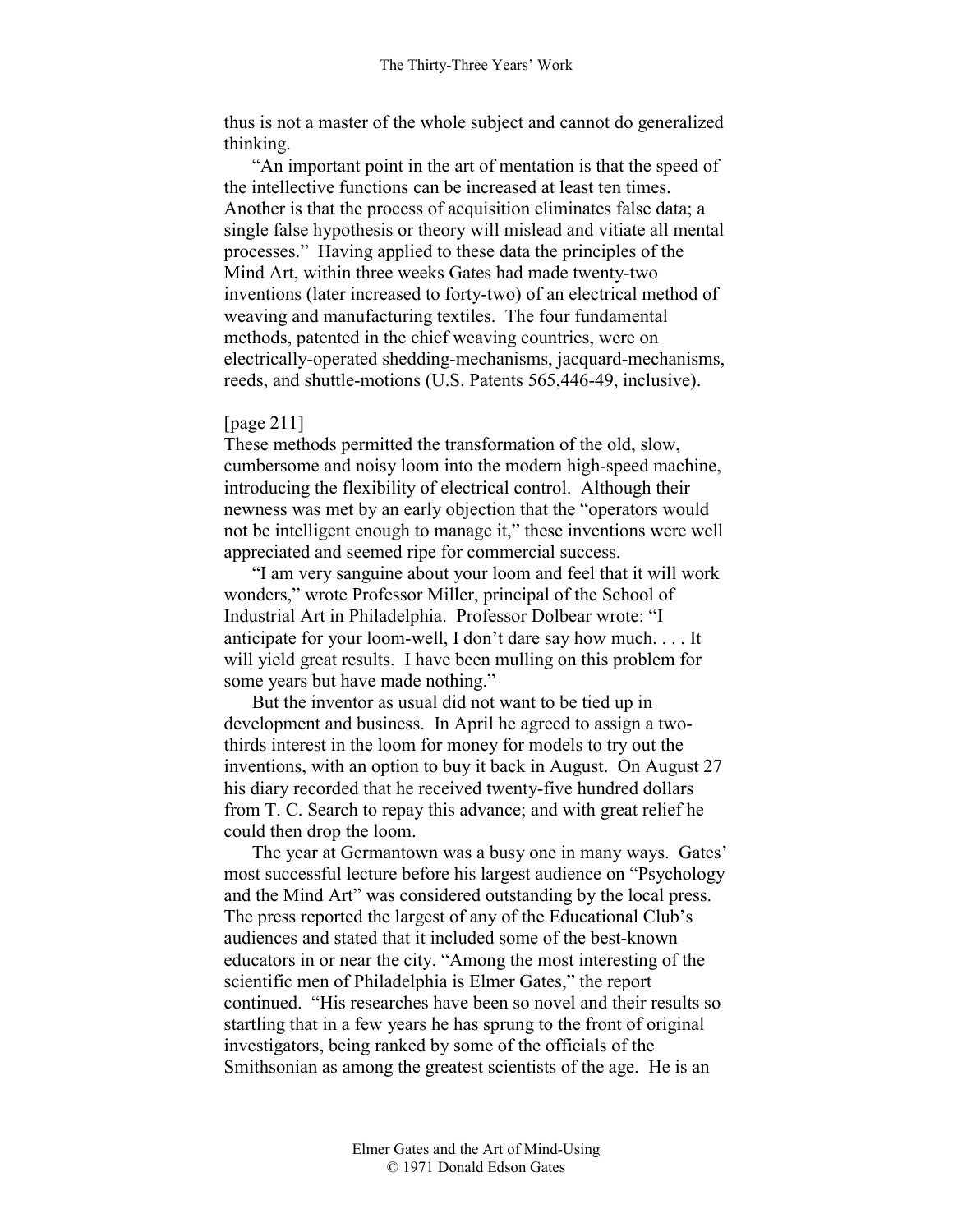impressive, robust man under forty, and an interesting and attractive speaker."

Gates also delivered a lecture on Mentation at the Philadelphia Normal School and six lectures to kindergarten teachers at the School of Industrial Art. There were several magazine articles, including "The Science and Art of Mentation and New

## [page 212]

Methods of Psychologic Research" in the *Monis*t, and Kate Field's interview. One trainer of kindergarten teachers, Mrs. L. P. Bush of Seattle, wrote: "Thanks for your instruction. It has been the rainbow of promise arching over my life and thought ever since. As I study the notes taken of your lectures, again and again I find the ideas becoming clearer and truer and richer, yet making me long for a deeper insight. We are organizing a Kindergarten Club with the special purpose of becoming acquainted with your thought and methods."

In the laboratory Gates continued inventive work on the motor, volaris (airplane), and such subjects as electricity from coal or gas, crystallization, magnetic transparencies, aseptic (peroxide) soap, liquid clock, disk piano, clay furniture, ether viscosity, chemical vacuum, oxygen manufacture, oxide fusion (aluminum oxide gems) and diamonds, drill and welder, vibratory anesthesia, pneumatic rain, nursery floor, spiral-flame furnace, and color photography.

In December of that year (1894) he wrote a letter to establish priority, to J. B. Walker, editor of the *Cosmopolitan* magazine (which had offered a prize for the best essay on Gravitation), describing his experiments indicating that gravitation may be an ether-buoyancy phenomenon, and outlining further work if means were available. He commented that to mention the word *ether* in Philadelphia at that time was to be classed with the cranks, but his experiments indicated new phenomena that were worthy of further investigation. This letter, misfiled, was acknowledged and returned July 1899.

But Gates' main interest was in his psychologic studies and advancement of the Mind Art. For instance, in that same month of December he announced in a letter to Professor McGee the new method of research discovered the previous August at Martha's Vineyard: "I am elated to an unsafe degree because it threatens to drive all business topics out of mind. It is a synthesis of the art of brain-building, auturgy, originative alethic mentation, Omnism and some new discoveries. It will appeal to you more than any works of mine about which you have heard.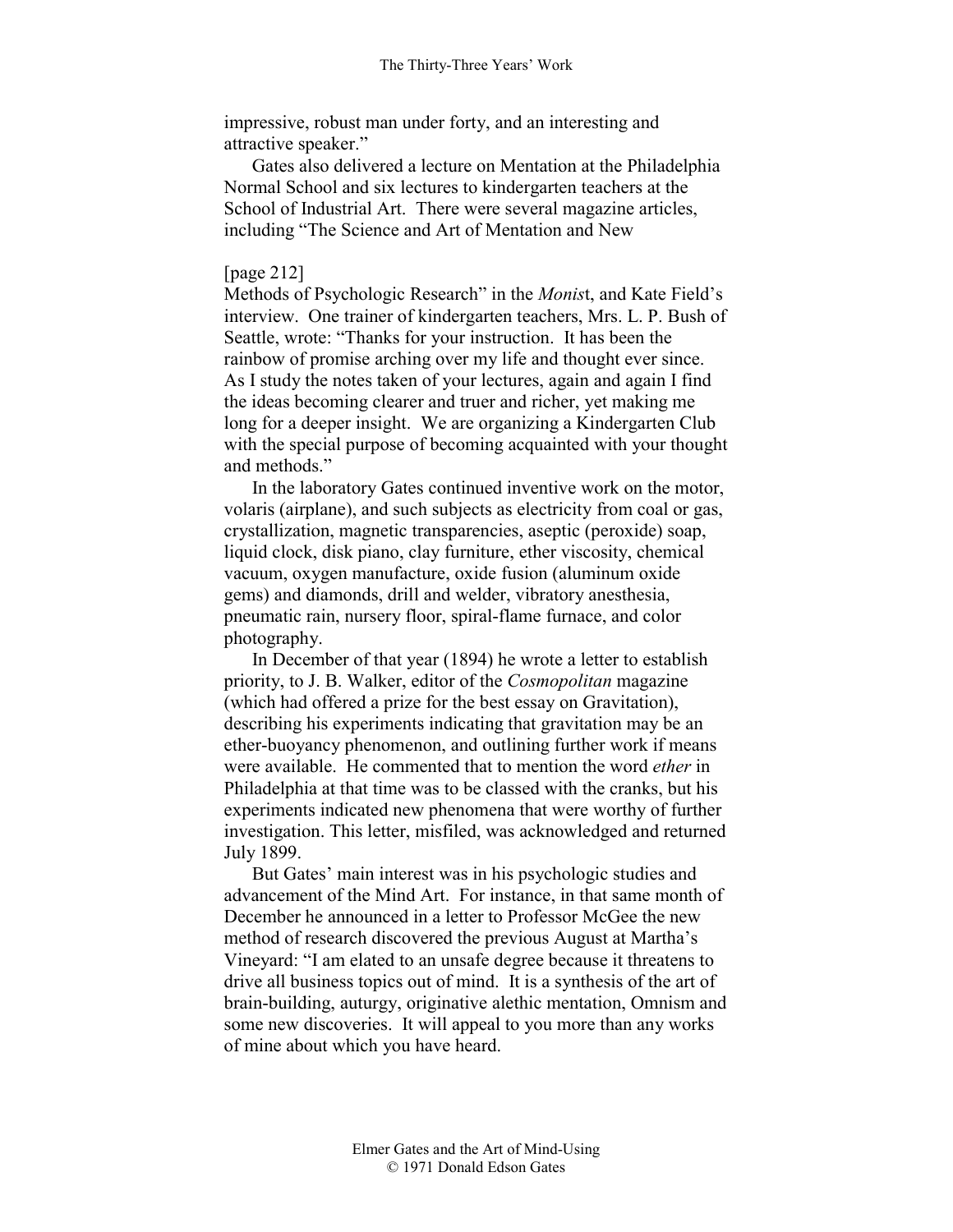## [page 213]

Under the superb and sure guidance of this generalization I am ready to organize scientific researches with a certainty that I will make definite and continuous discoveries of most importance; not merely in psychology alone but in all the sciences and arts. They are now departments of the science and art of mentation. . . . With a given collection of memory-structures and amount and kind of knowledge thus organized in an individual there is a *natural mentative unfolding* possible to him. For best and truest (alethic) results he must not have some course of experiment forced on him, nor his researches guided by any consideration outside of his own mental growth while dealing with all kinds of knowledge congenial to his mind. The mentator must more carefully watch the normal integration and differentiation of his conscious states with reference to the subject in mind and to all other subjects which appealingly arise. He cannot force mentation to produce a given class of ideas, but he can promote the total subconscious functioning so new ideas will well up in consciousness upon subjects selected by the brain itself and by the Cosmos which rules *around and in* the brain.

"Let the mentation follow its own course; the mentator may not discover a fixed objective but may discover other things of greater importance to him at that time. He must not try to force a solution of some knotty problem, but quietly study the problem and his own conscious mentative functioning and follow where they lead. He may not solve the particular problem but numerous others, and finally a synthesis of them will lead to a comprehensive generalization which will include the former knotty problem as a particular case. It is more mind, not more experimenting, that is needed. The new method (not herein described, only a superficial aspect is given), seeks not so much to develop a given science as to develop a given mind to its fullest possibilities. I have proof that the disjointed and separate discoveries of a natural mentative unfolding will all finally form part of a unified system of thought. A brain is like a plant: if it is allowed full and natural growth it will bear its largest normal fruitage; but if either mind or plant is forced into unnatural channels,

## [page 214]

or forced to function in a given way at unnatural periodicities of its life for that kind of functioning, the normal unfolding will be obstructed. . . .

"For the pupil the one greatest question is, *not* what discoveries or money can I make out of a science, but *how* can I *achieve the greatest results by my mentation*. Not the science but the mind is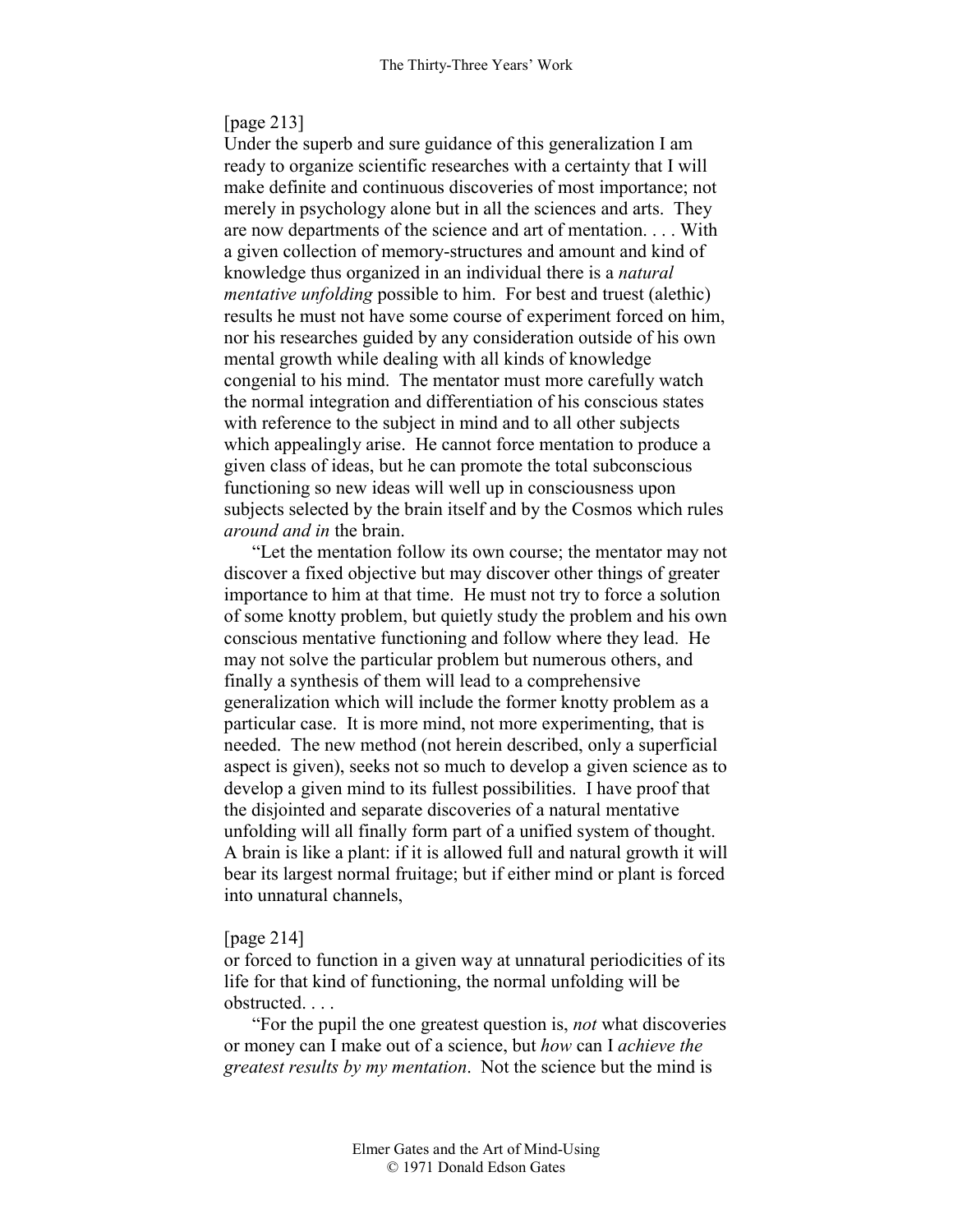the stand-point. The pupil is led to make those very experiments which his normally developed mentation needs."

An event of introspective importance was recorded in his diary on November 30: "About half an hour ago while in bed and just waking I suddenly remembered that it was by a peculiar kind of dirigative cerebral auturgy that the greatest and best mentation of my life was inaugurated while in Erie. I dirigated the coenesthesis into activity in each area of the cortex one whole day, passing from one area to another for a long while, and then dirigated the whole brain at once, especially the frontal and upper portions. I continued until my brain got so sore I had to quit all thought, reading, even conversation. I could hardly walk, the jar hurting my head. I had carried it too far (perhaps). It was my first severe trial. It was perhaps the first time any human on earth had tried it. I think it is the beginning of a new dispensation of mentation. The conditions for the greatest mentation (by which I got the beginnings of Omnism and most that is best in the Mind-art) were so complex—so many data and influences -that I have been unable hitherto to analyze them, though I have tried and tried. I am exultant that I have succeeded after for so long having lost the clue."

About a week earlier, only six weeks after coming to Germantown, he had taken another step in his improvisation studies, and begun to record his moral and introspective steps in a new diary, with large sheets, that he entitled "Memorandum of Mentations and Random Notes during Unstable Functional Equilibrium of Originative Mentation Commenced November 21, 1894 at 319 Locust Ave., Germantown, Pa. In honor of an important event in our lives."

"When the mind is in a state of functional activity but without

### [page 215]

a definite plan or subject for mentation, so as to shift from topic to topic by faintest impulse, it is in a state of unstable functional equilibrium. This permits any part of the brain to functionate. By writing beliefs, guesses, and opinions daily the mind will soon settle into fixed grooves and upon subjects which please most and from which it gets best results, which will continue until the mentation changes."

By February, Gates was wishing for a cessation of uncertainty about his living expenses—whether to try to extricate himself or to trust to Owen, who evidently was not succeeding in getting further resources. On one of his trips to Washington, Gates met Alexander Graham Bell, who advised him to continue with his inventions. Occupying a neighboring cottage during the summer at Cottage City were Mrs. Miller and her husband, Professor L. W.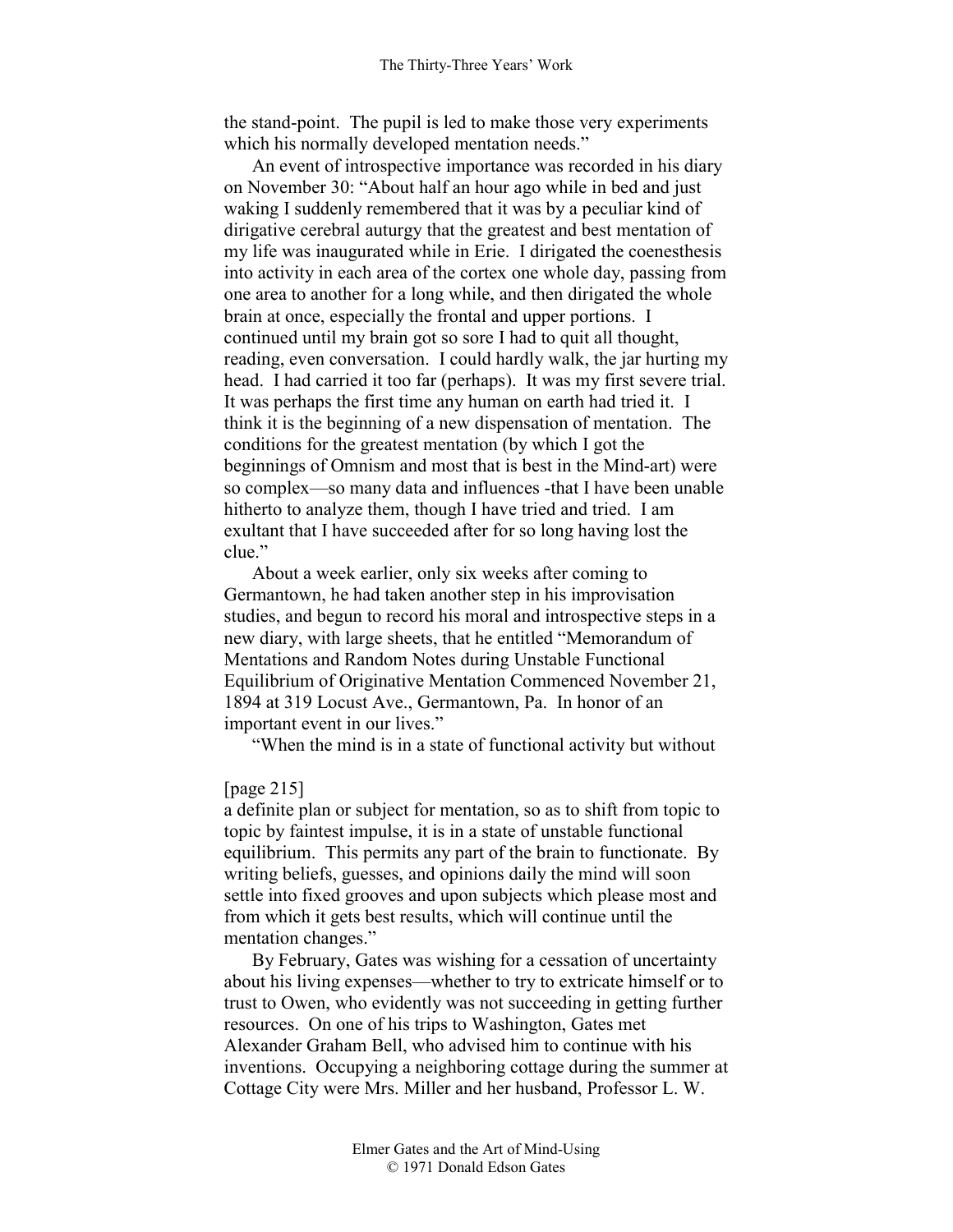Miller, principal of the School of Industrial Art of the Philadelphia Museum. The Millers visited Gates' Germantown home and laboratories, and Gates inspected the school. In September, Gates moved to Philadelphia and was appointed to the chair of psychology at the school; but promised apparatus and experimental facilities were not forthcoming, owing to financial disappointments of the school.

In December, Mrs. Phebe Hearst, the great philanthropist, telegraphed Gates to dine with her at the Stratford, where she offered him the use of twenty-five thousand dollars if he would move to Washing-ton. He went and waited until the following March (1896) for the money, then built a small laboratory at Chevy Chase, Maryland, a newly developing suburb. Mrs. Hearst's financial adviser, as well as her son, William Randolph, both objected to a further endowment. The original amount offered had been the result of a direct appeal by Kate Field in her newspaper column.

In her editorial of March 9, 1895, in closing her account of Elmer Gates and his work, Miss Field wrote:

> "It is his purpose to organize an institution devoted to the study of mind according to principles developed in the Mind-art,

## [page 216]

to the diffusion of knowledge about the mind, and to the training of teachers. The place to test this new science is in the Kindergarten and I warmly recommend its consideration to Mrs. Hearst, who is generously supporting two model kindergartens in the District of Columbia. . . . The establishment of a department for the cure of immoral dispositions is vastly more vital than the acquisition of many studies now crammed into heads that have never been taught to think and have inherited unhappy tendencies which environments aggravate. For the faith that is in me I have not only my conviction but the assurance of scientists. Believing that crime is the result of ignorance and that intelligence is its cure I appeal to one of my own sex, a woman of broad and enlightened sympathies, to give Elmer Gates an opportunity. Women were first at the cross. A woman's jewels discovered America. Why should not a woman discover the truth of the last revelation?"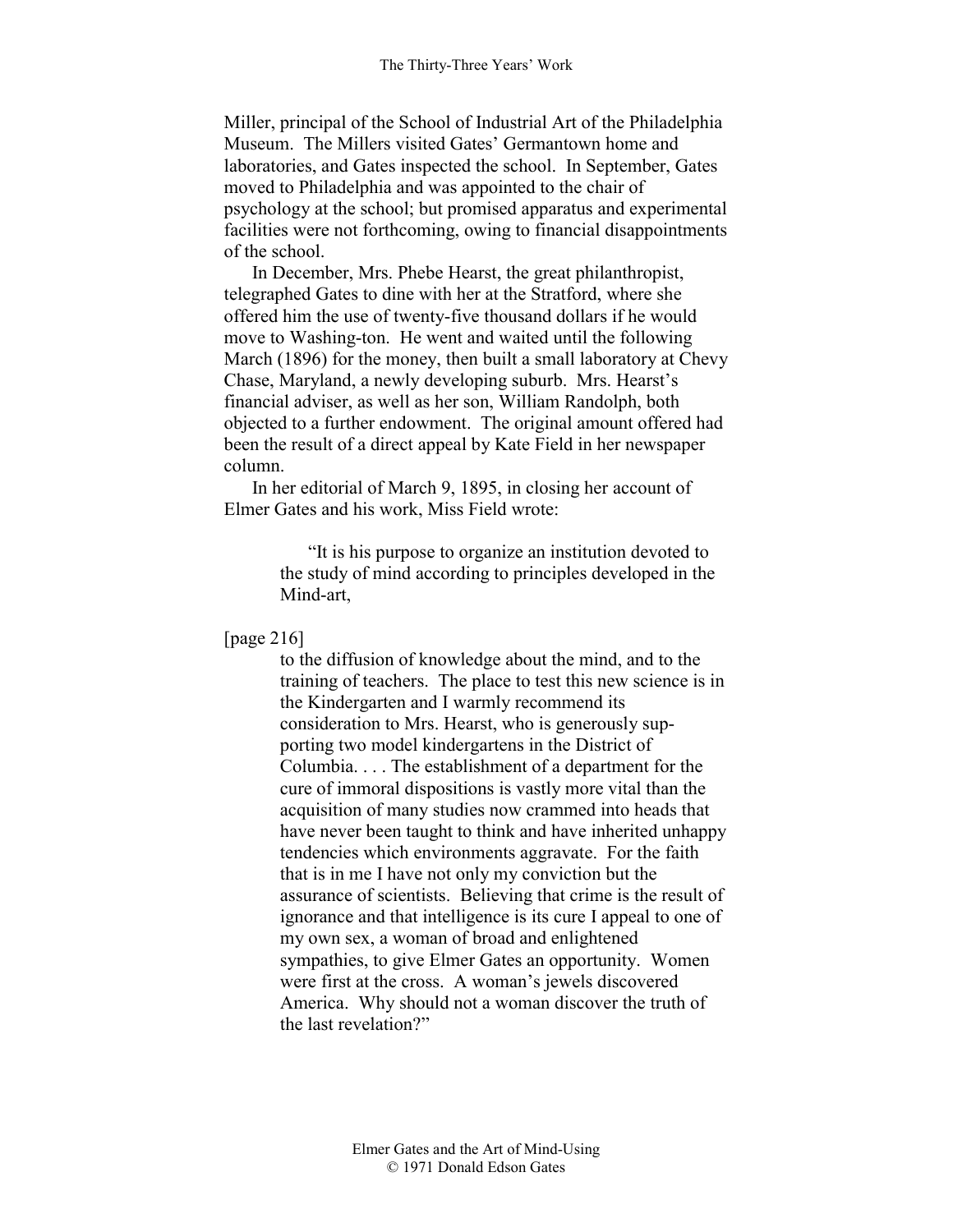Quite a facile pen did gentle Kate wield. Gates received his first communication from Mrs. Hearst the same month the article appeared.

Professor Dolbear wrote in May 1896:

"It is three months since I saw you in Washington. I am more anxious to know how your scheme works than you imagine. It is the only one that attacks the real problem. . . . I want your work to go on and I presume it will. Please say to Mrs. Hearst, if you care to, that I am thankful she is able and willing to provide such a notable investigation, for the world will learn greatly by it, and it may quickly transform the business of Dr. Harris's Department in Washington, and kill Hegel's philosophy quicker than a generation of philosophers."

The small private laboratories at Chevy Chase soon grew into "the best-furnished series of private laboratories in this country," as often described, a center of world interest, a source

## [page 217]

Incredible, the number of experiments Gates made in these laboratories, as well as in the subjective laboratory of his mind! His productive and efficient Mind Art, still further to be perfected and extended, gave him an infallible tool new to the investigator, so he was an exceptionally successful and fruitful one. "Far and away the ablest, most scientific and accurate investigator of scientific matters this planet has yet produced," said the consulting engineer Major C. E. Gillette, former chief, U.S. Corps of Engineers. "His system of work is such that he practically has physical science mentally card-indexed."

Now at maturity, Gates was that trained specialist in introspection of his boyhood plans, still to reach the height of his mental powers, the culminating triumphs of discovery, and the wonders of the new Cosmos of Consciousness.

The laboratory—always so much of his life and work, created out of eternal struggle and loving patience! After he had given up his great one at Chevy Chase, his fifth and last, he often in his declining years longed for his *"con amor*e" laboratory, free as always to search where his mind led. It had led from that faraway "laboratory" in the roofed-over comer of the old rail fence, juvenile precursor to Chevy Chase, through love of truth and of his work, to the Mind Art with its criteria of true intellections, normal esthesias (emotions), and skillful conations. And for normalizing the emotions he surely found no important event in life more in harmony with love itself than marriage and its children!